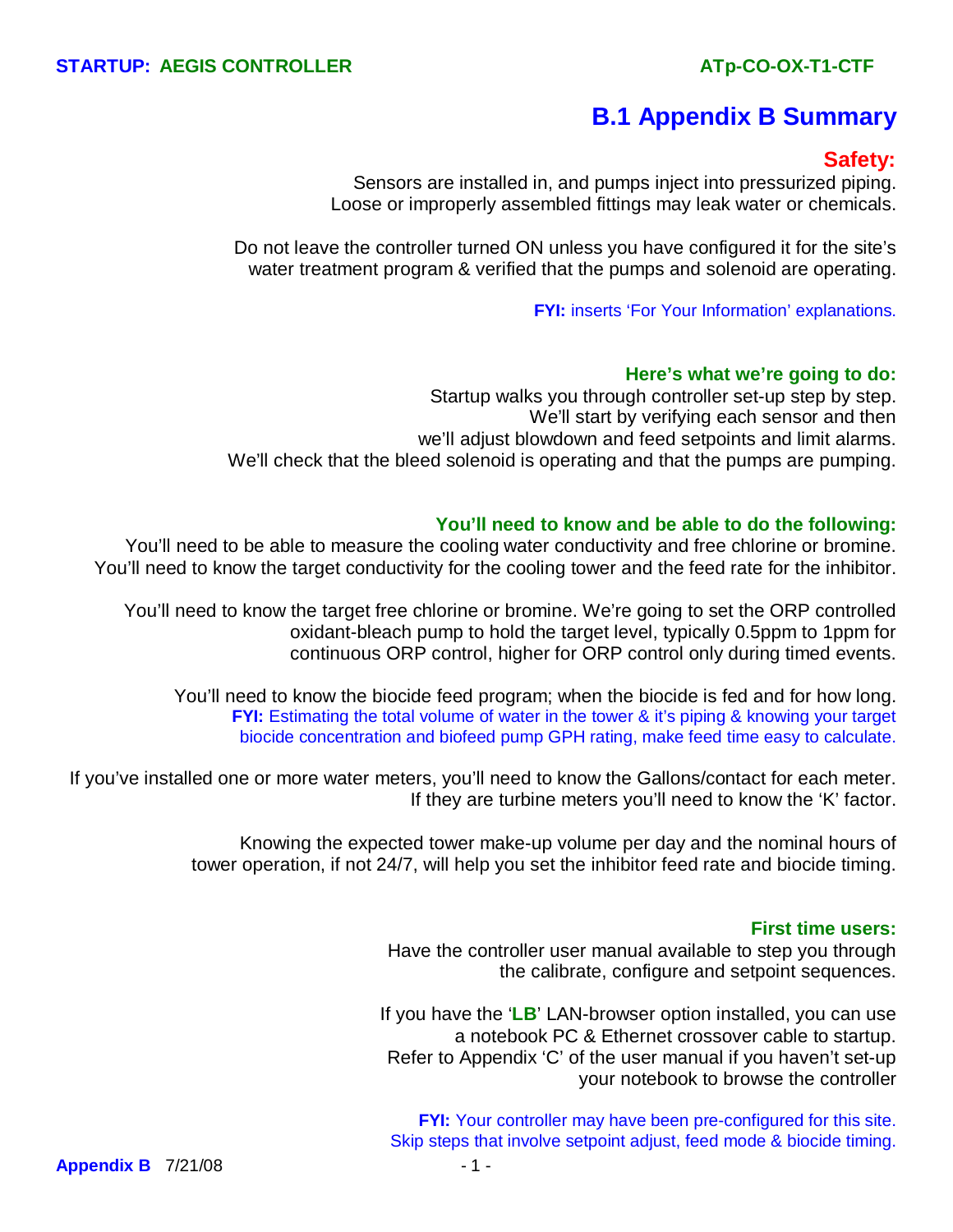# **B.2 Minimum Startup Sequence**

## **Unplug Pumps. Valve OFF Bleed. Valve ON flow.: 1**

 If not hardwired, unplug the chemical pumps and solenoid(s). If solenoid(s) hardwired, close the upstream isolation valve. Open the downstream isolation valve on the sensor – chemical injection piping and then the upstream isolation valve. **FYI:** Always OPEN in this order & CLOSE upstream first. You may be using a solenoid to feed oxidant from a brominator or pot feeder.

## **Check for leaks: 2**

 Inspect the chemical injection points and the sensor entries for leaks & correct. If you've just installed water meters make sure they are not bypassed & that the installation fittings are not leaking.

## **Verify Flowswitch: 3**

 Plug-in or power up the controller. Scroll **UP** or **DOWN** to the '**S**' Flowswitch\_S display and ensure that within 30 seconds of power ON the flowswitch shows ON. Don't proceed until the flowswitch shows ON. FYI: Thermal flowswitches take time to respond. The CTF type responds within 30 seconds at 1GPM.

## **Check Temperature: 4**

 Scroll **UP** or **DOWN** to the sensor '**B**' Temperature\_B display & check that it's displaying the approximate temperature, +/-10F. FYI: Temperature doesn't need to be accurate. We're only using it to compensate conductivity, so it has to track, changing when the cooling water changes temperature.

## **Calibrate Conductivity: 5**

Scroll **UP** or **DOWN** to the sensor '**A**' Conductivity\_A display Measure the tower water conductivity at the sensor sample valve and calibrate the conductivity sensor.

## **Don't Calibrate ORP: 6**

Scroll **UP** or **DOWN** to the sensor '**C**' ORPSensor\_C display If you don't have an oxidant residual, you'll see an ORP from 50mV to 150mV FYI: We're going to add oxidant until we achieve the target free chlorine or bromine & then we're going to use the ORP at the target ppm to set the feed control. So it's not necessary to calibrate ORP.

## **Correct for Time Zone: 7**

 Key **EXIT** to the Day – Time display. If necessary, key **ENTER** scroll to **Time&Date** & adjust the time for your time zone. FYI: Sets the time & date stamp correctly for timed biocide feeds, alarms & data logging.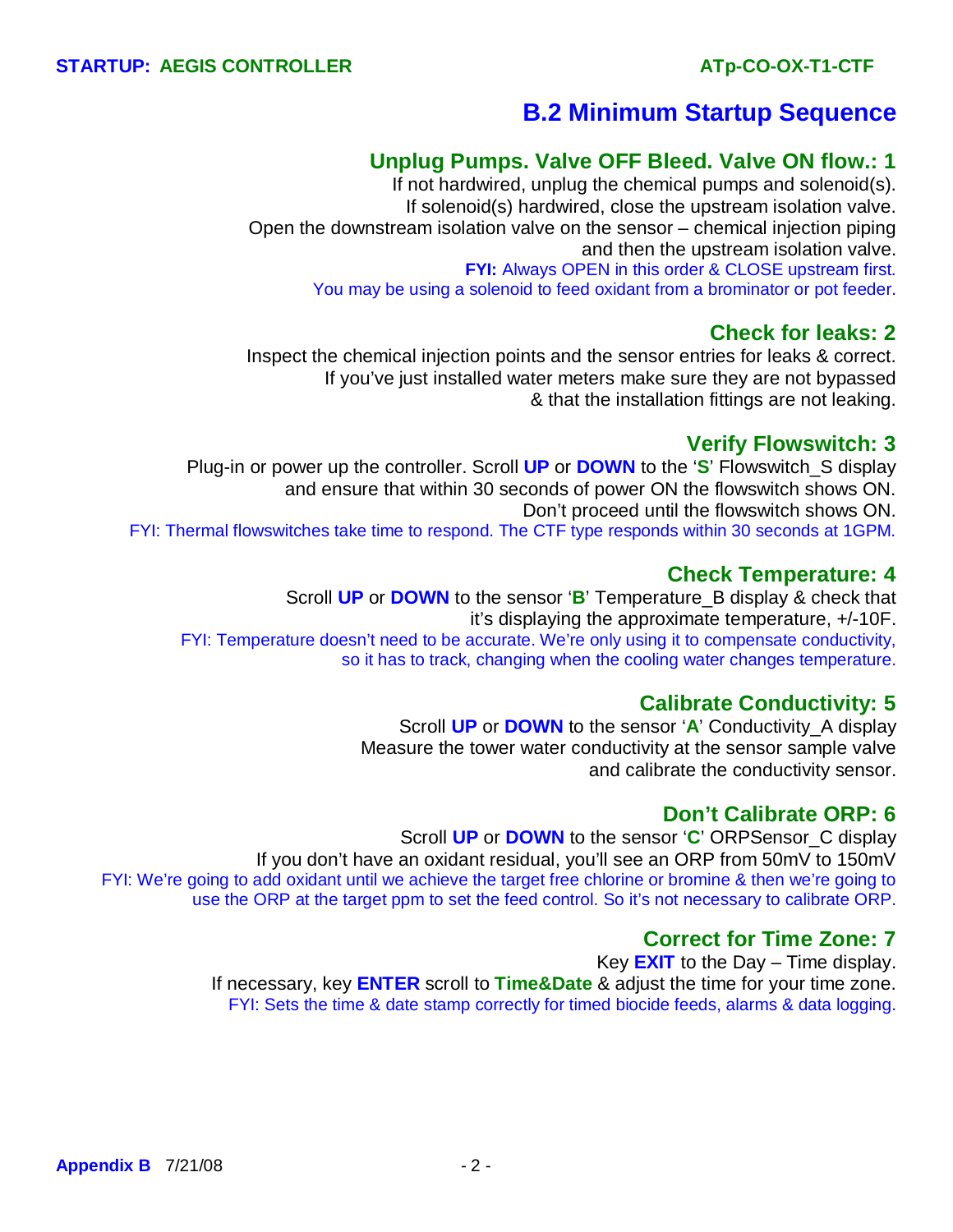## **B.2 Minimum Startup Sequence continued**

### **Configure Water Meters: 8**

**FYI:** Skip 7 if you don't have a make-up or bleed meter Scroll **UP** or **DOWN** to the meter '**O**' Makeup\_O display It's currently a contact head meter @ 100 Gallons/contact. Key **ENTER** to **Configure** if you need to modify the meter type or gallons per contact. Scroll **UP** or **DOWN** to the meter '**P**' Bleedmeter\_P display It's currently a contact head meter @ 100 Gallons/contact. Key **ENTER** to **Configure** if you need to modify the meter type or gallons per contact.

Note both water meters current volume display.

### **Set Bleed Setpoints: 9**

 Scroll **UP** or **DOWN** to the '**2**' Bleed\_2 display. Key **ENTER** to **Setpoints** and adjust the **Turn ON** & **TurnOFF** setpoints for your treatment program and make-up chemistry. Typically the two setpoints are 10uS apart.

### **Verify Bleed & Meters: 10**

Plug-in the bleed solenoid in the plug labeled **2** and/or open the upstream solenoid isolation valve. If '**2**' Bleed\_2 is not ON, key **ENTER** and **Test-Prime** for 15 minutes. If you can view the tower drain, verify there's flow when the bleed solenoid is ON. If you have a '**P**' Bleedmeter\_P installed, it should measure volume within the **Test-Prime** time.

> Monitor sensor '**A**' Conductivity\_A. Its value should fall as the tower float drops and turns ON the tower make-up. If you have an '**O**' Makeup\_O meter installed, you'll see it measure increased volume as the tower makes up.

### **Select Inhibitor Feed Mode: 11**

 Scroll **UP** or **DOWN** to the '**1**' Inhibitor\_1 display. It's currently set to feed based on the tower make-up meter volume. If you don't have a make-up meter key **ENTER** to **Configure** & **Special Control** & then select **Bleed thenFeed.**

## **Set Feed Setpoints: 12**

2.1 Chemical Feed 101, outlines estimating setpoints for typical feed modes to get a target ppm of inhibitor. Approximate & correct based on your wet ppm testing after a week of run time.

> If this tower has no inhibitor in it now, estimate its volume & use **Prime-Test** to get to initial ppm levels.

Scroll **UP** or **DOWN** to the '**1**' Inhibitor\_1 display& key **ENTER** to **Setpoints.** If you are using a meter based feed, you'll enter meter volume & pump ON time setpoints. If you are using **Bleed thenFeed**, you'll setpoint the % of every 5 minutes of bleed time.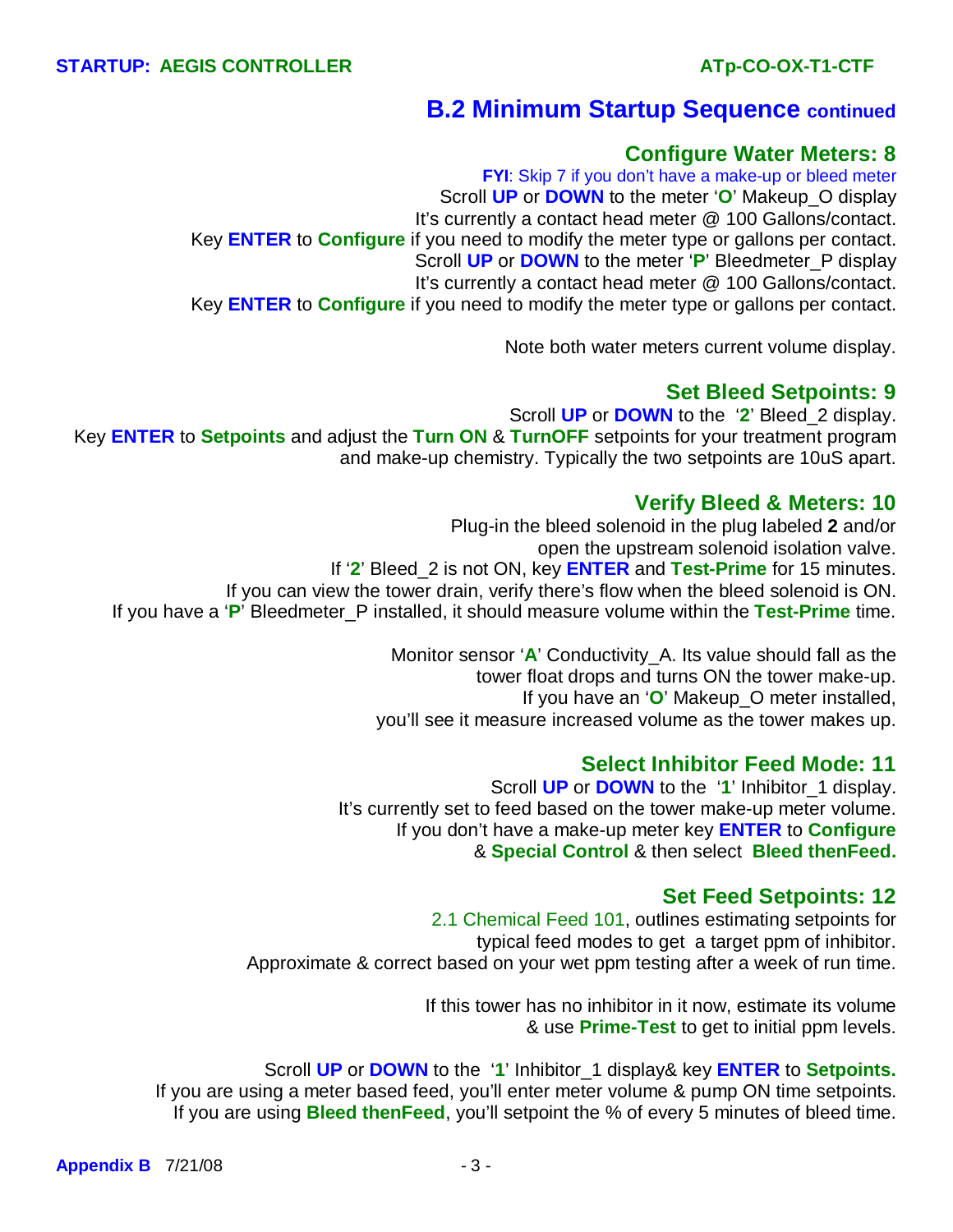## **B.2 Minimum Startup Sequence continued**

#### **Verify Inhibitor Feed: 13**

 Scroll **UP** or **DOWN** to the '**1**' Inhibitor\_1 display. Plug in the Inhibitor pump to the plug labeled **1**. Key **ENTER** to **Prime-Test** & feed for 5 minutes. Verify that the inhibitor pump primes & feeds.

### **Set Inhibitor Feed Limits: 14**

 Scroll **UP** or **DOWN** to the '**1**' Inhibitor\_1 display. Key **ENTER** to **Alarms-Limits**.

Key **ENTER** & scroll to **Minutes/Day**. Adjust this feed limit to prevent overfeeding. **FYI:** The Inhibitor feed limit is reset @ midnight so that the same amount of inhibitor is available for each day's treatment. The Mins/Actuation limit is seldom used for inhibitor feeds.

#### **Set BiocideB Cycle Days: 15**

 Scroll **UP** or **DOWN** to the '**5**' BiocideB\_5 display. Key **ENTER** & scroll to **Configure.** Key **ENTER** & scroll to **Event Cycle.** A 28 Day cycle is the default. Adjust if your feed program requires a weekly program. **FYI**: Organic biocides are typically fed on a 28 day, 4 week cycle. Oxidizing biocides like bleach or bromine are either fed continuously and ORP controlled OR fed 1 to 3 days a week using the '7 Days' Event Cycle.

#### **Set BiocideB Feed Events: 16**

 Scroll **UP** or **DOWN** to the '**5**' BiocideB\_5 display. Key **ENTER** & scroll to **Biofeed Event.** Key **ENTER** & **Add Event. FYI:** The 'Add Event' display shows you how many feed events are set for this pump. Once you set an event, the controller will prompt you for how often you wish to run the event.

#### **Verify BiocideB Feed: 17**

Scroll **UP** or **DOWN** to the '**5**' BiocideB\_5 display. Plug in the BiocideB pump to the plug labeled **5**. Key **ENTER** to **Prime-Test** & feed for 5 minutes. Verify that the biocide pump primes & feeds.

#### **Feed Oxidant to the target ppm : 18**

Scroll **UP** or **DOWN** to the '**4**' Oxidant\_4 display. Plug in the oxidant pump to the plug labeled **4** OR if a hardwired solenoid, open the isolation valve on the brominator or pot feeder. Key **ENTER** to **Setpoints** and adjust the **Turn ON** & **TurnOFF** above the current ORP and feed until you get to the target ppm in the tower water. **FYI**: Until you meet the chlorine or bromine demand, the ORP will not increase and you will not measure a residual oxidant level.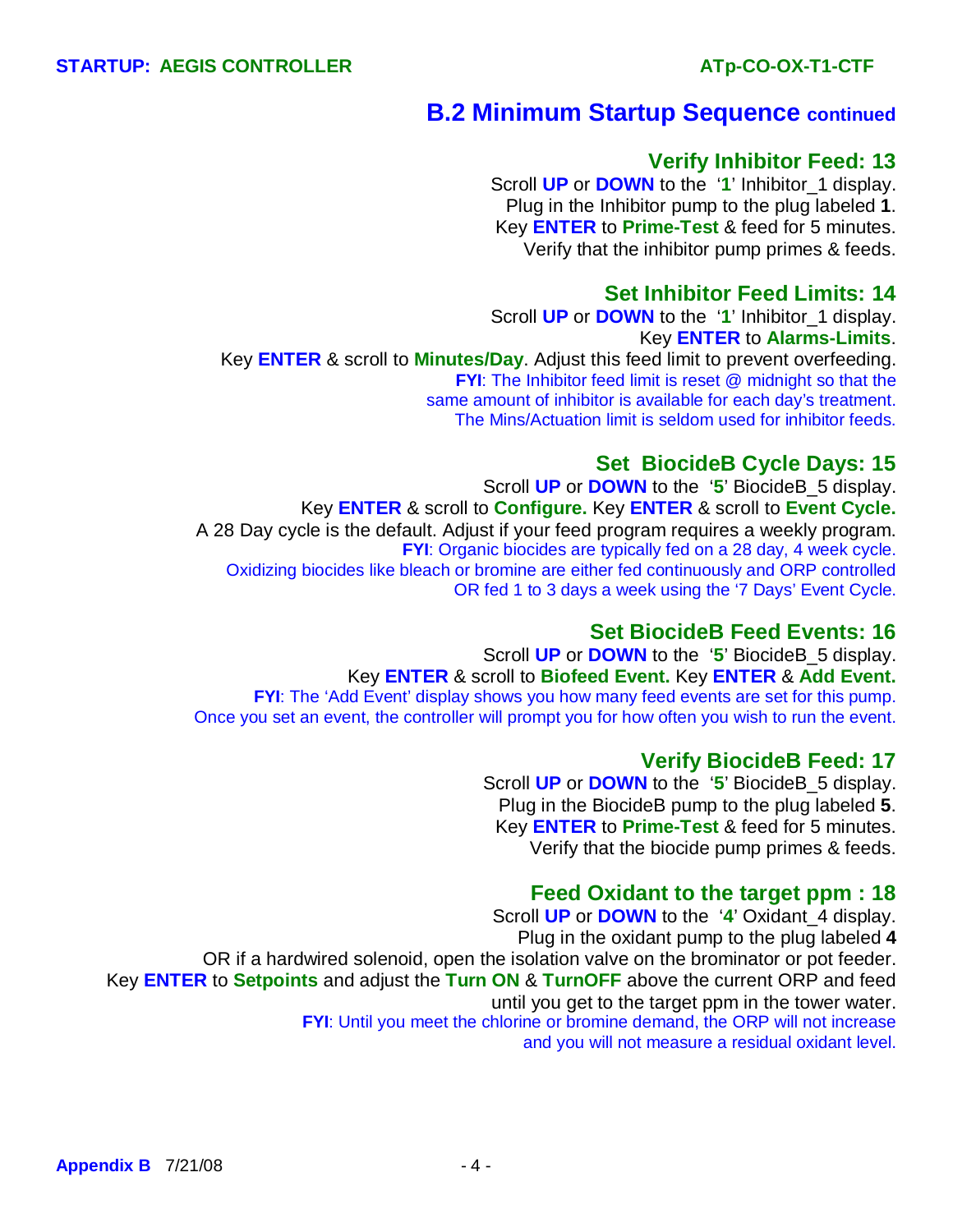# **B.2 Minimum Startup Sequence continued**

## **Set Oxidant Feed Setpoints: 19**

When you've achieved the target oxidant residual Scroll **UP** or **DOWN** to the sensor '**C**' ORPSensor\_C display and note the ORP mV. Scroll **UP** or **DOWN** to the '**4**' Oxidant\_4 display. Key **ENTER** to **Setpoints** and adjust the **Turn ON** & **TurnOFF** setpoints. Typically the two feed setpoints are 5-10 mV apart. **FYI:** ORP control setpoints vary widely as water chemistry and target residual ppm vary. Most are in the 250mV to 500mV range.

## **Set Oxidant Feed Limits: 20**

Note the oxidant feed cycle time; the time to move the ORP from the **TurnON** to **TurnOFF** setpoints. Scroll **UP** or **DOWN** to the '**4**' Oxidant\_4 display. Key **ENTER** to **Alarms-Limits**. Key **ENTER** & scroll to **Mins/Actuation**, typically to 25-35% longer than the hottest day ON time **FYI:** Feed Limit alarms stop oxidant feed when the pump is ON for more than the Limit time. These limits protect you against a sensor fault or an error in calibration or adjusting setpoints.

## **Set ORP Alarms: 21**

 Scroll **UP** or **DOWN** to the sensor '**C**' ORPSensor\_C display Key **ENTER** to **Alarms** and adjust both **High Alarm** and **Low Alarm**. **FYI**: The low ORP alarm flags a failure to feed oxidant & the high ORP alarm may be due to faulted feed solenoid.

## **Optional:End Prime-Tests: 22**

Scroll **UP** or **DOWN** to each priming pump's display. Key **ENTER** & **UP** or **DOWN** to **Alarms-Limits** & **ENTER**. Scroll to **Clear Alarms** & **ENTER** to ending any active **Prime-Test**. **FYI:** If you noted the make-up and/or bleed water meter volumes in Step 8, check that the current volumes on each meter reflect the make-up or bleed that has occurred during Start-up.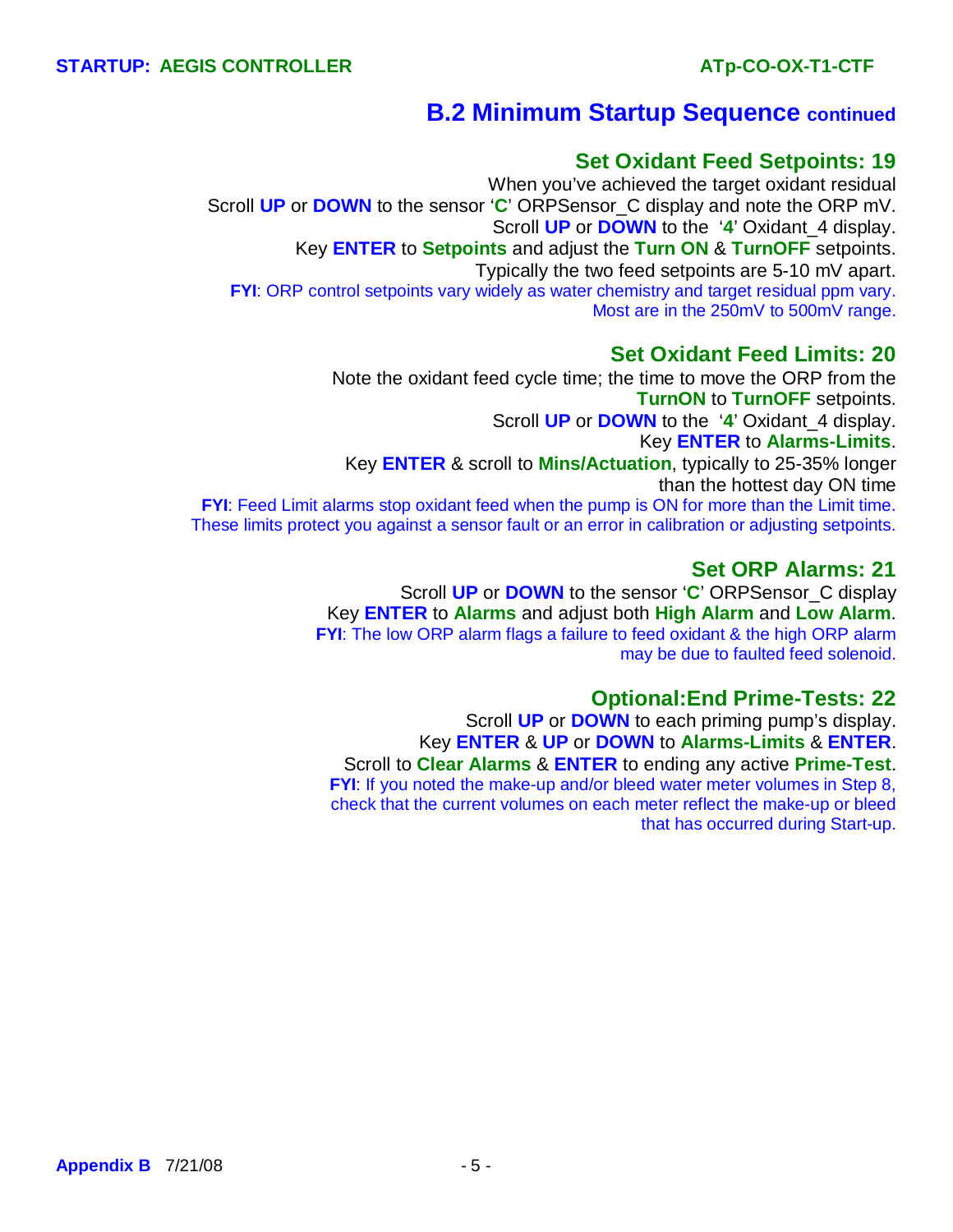# **B.3 Startup Sequence Options**

Not all sites will require or wish to do the following optional steps. Refer to the user manual for guidance on selecting and setting.

## **Slug Oxidant under ORP Control: A**

 It's common to only feed oxidant 3 times a week and during those feed event control at a high ORP, delivering short periods of high oxidant level. Scroll **UP** or **DOWN** to the '**4**' Oxidant\_4 display. Key **ENTER** to **Configure**, scroll to **Control Type**, key **ENTER** and select **Event Falling**. Key **EXIT** and scroll to **Biofeed Event**. **ENTER** and **Add an Event** for each of the 3 days that you wish to feed every week. **FYI:** Now you only feed oxidant during the timed event and during the event you'll ORP control the feed. Typically you'd increase setpoints to control at a higher oxidant ppm.

## **Preventing Oxidant Feed during Inhibitor Feed: B**

 Refer to Section 2.9 of the user manual for '**Blocking**' method and rationale. **FYI:** Typically you'd the 'block' the oxidant feed, during a short duration inhibitor feed. In this case you'd set blocking on Oxidant\_4 to Inhibitor\_1. Exercise care when setting 'blocks' so that you don't prevent critical feeds when the blocking pump or solenoid is ON for an extended period.

## **Set Bleed Limit Alarms: C**

 Scroll **UP** or **DOWN** to the '**2**' Bleed\_2 display. Key **ENTER** to **Alarms-Limits** and adjust both **Min/Actuation** and **Minutes/Day** alarms to flag variation from the expected bleed operation. **FYI:** The Bleed limit is set NOT to turn OFF on limit so you get the warning but bleed continues. Use Min/Actuation to flag a partially blocked bleed and Minute/Day to flag an increase in make-up conductivity or bleed setpoints set too low. Set limit times so that nuisance alarms do not occur.

## **Set Conductivity Alarms: D**

 Scroll **UP** or **DOWN** to the sensor '**A**' Conductivity\_A display Key **ENTER** to **Alarms** and adjust both **High Alarm** and **Low Alarm**. **FYI:** The Low conductivity alarm can flag a sump or circulation piping water loss. The High conductivity alarm can flag a failed or blocked bleed. Use the Delay on Alarm setting to block nuisance alarms.

## **Set Biocide Prebleed-Lockout: E**

 Scroll **UP** or **DOWN** to the '**5**' BiocideB\_5 display. Key **ENTER** & scroll to **Configure.** Key **ENTER** & scroll to **Special Control.** Key **ENTER** & scroll to **Prebleed-Lock**. **FYI:** If you able to schedule biocide feeds during the tower's low load period, you may not need Prebleed-Lock. You don't need to set both PreBleed & Lock-out. Use either or both.